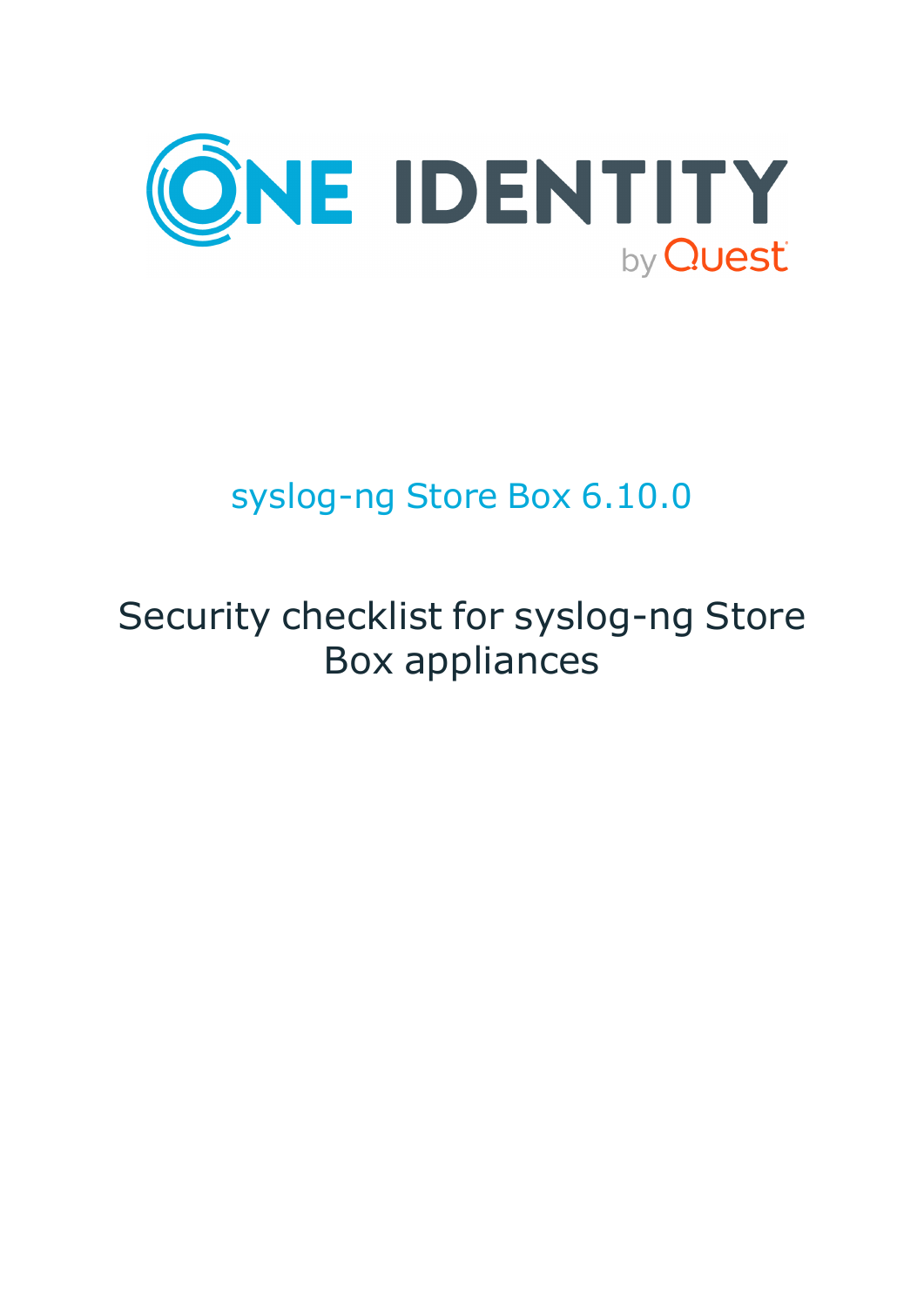### **Copyright 2022 One Identity LLC.**

### **ALL RIGHTS RESERVED.**

This guide contains proprietary information protected by copyright. The software described in this guide is furnished under a software license or nondisclosure agreement. This software may be used or copied only in accordance with the terms of the applicable agreement. No part of this guide may be reproduced or transmitted in any form or by any means, electronic or mechanical, including photocopying and recording for any purpose other than the purchaser's personal use without the written permission of One Identity LLC .

The information in this document is provided in connection with One Identity products. No license, express or implied, by estoppel or otherwise, to any intellectual property right is granted by this document or in connection with the sale of One Identity LLC products. EXCEPT AS SET FORTH IN THE TERMS AND CONDITIONS AS SPECIFIED IN THE LICENSE AGREEMENT FOR THIS PRODUCT, ONE IDENTITY ASSUMES NO LIABILITY WHATSOEVER AND DISCLAIMS ANY EXPRESS, IMPLIED OR STATUTORY WARRANTY RELATING TO ITS PRODUCTS INCLUDING, BUT NOT LIMITED TO, THE IMPLIED WARRANTY OF MERCHANTABILITY, FITNESS FOR A PARTICULAR PURPOSE, OR NON-INFRINGEMENT. IN NO EVENT SHALL ONE IDENTITY BE LIABLE FOR ANY DIRECT, INDIRECT, CONSEQUENTIAL, PUNITIVE, SPECIAL OR INCIDENTAL DAMAGES (INCLUDING, WITHOUT LIMITATION, DAMAGES FOR LOSS OF PROFITS, BUSINESS INTERRUPTION OR LOSS OF INFORMATION) ARISING OUT OF THE USE OR INABILITY TO USE THIS DOCUMENT, EVEN IF ONE IDENTITY HAS BEEN ADVISED OF THE POSSIBILITY OF SUCH DAMAGES. One Identity makes no representations or warranties with respect to the accuracy or completeness of the contents of this document and reserves the right to make changes to specifications and product descriptions at any time without notice. One Identity does not make any commitment to update the information contained in this document.

If you have any questions regarding your potential use of this material, contact:

One Identity LLC. Attn: LEGAL Dept 4 Polaris Way Aliso Viejo, CA 92656

Refer to our Web site [\(http://www.OneIdentity.com](http://www.oneidentity.com/)) for regional and international office information.

### **Patents**

One Identity is proud of our advanced technology. Patents and pending patents may apply to this product. For the most current information about applicable patents for this product, please visit our website at [http://www.OneIdentity.com/legal/patents.aspx.](http://www.oneidentity.com/legal/patents.aspx)

#### **Trademarks**

One Identity and the One Identity logo are trademarks and registered trademarks of One Identity LLC. in the U.S.A. and other countries. For a complete list of One Identity trademarks, please visit our website at [www.OneIdentity.com/legal](http://www.oneidentity.com/legal). All other trademarks are the property of their respective owners.

#### **Legend**

**WARNING: A WARNING icon highlights a potential risk of bodily injury or property** œ **damage, for which industry-standard safety precautions are advised. This icon is often associated with electrical hazards related to hardware.**

**CAUTION: A CAUTION icon indicates potential damage to hardware or loss of data if instructions are not followed.**

SSB Security checklist for syslog-ng Store Box appliances Updated - 31 May 2022, 19:21 Version - 6.10.0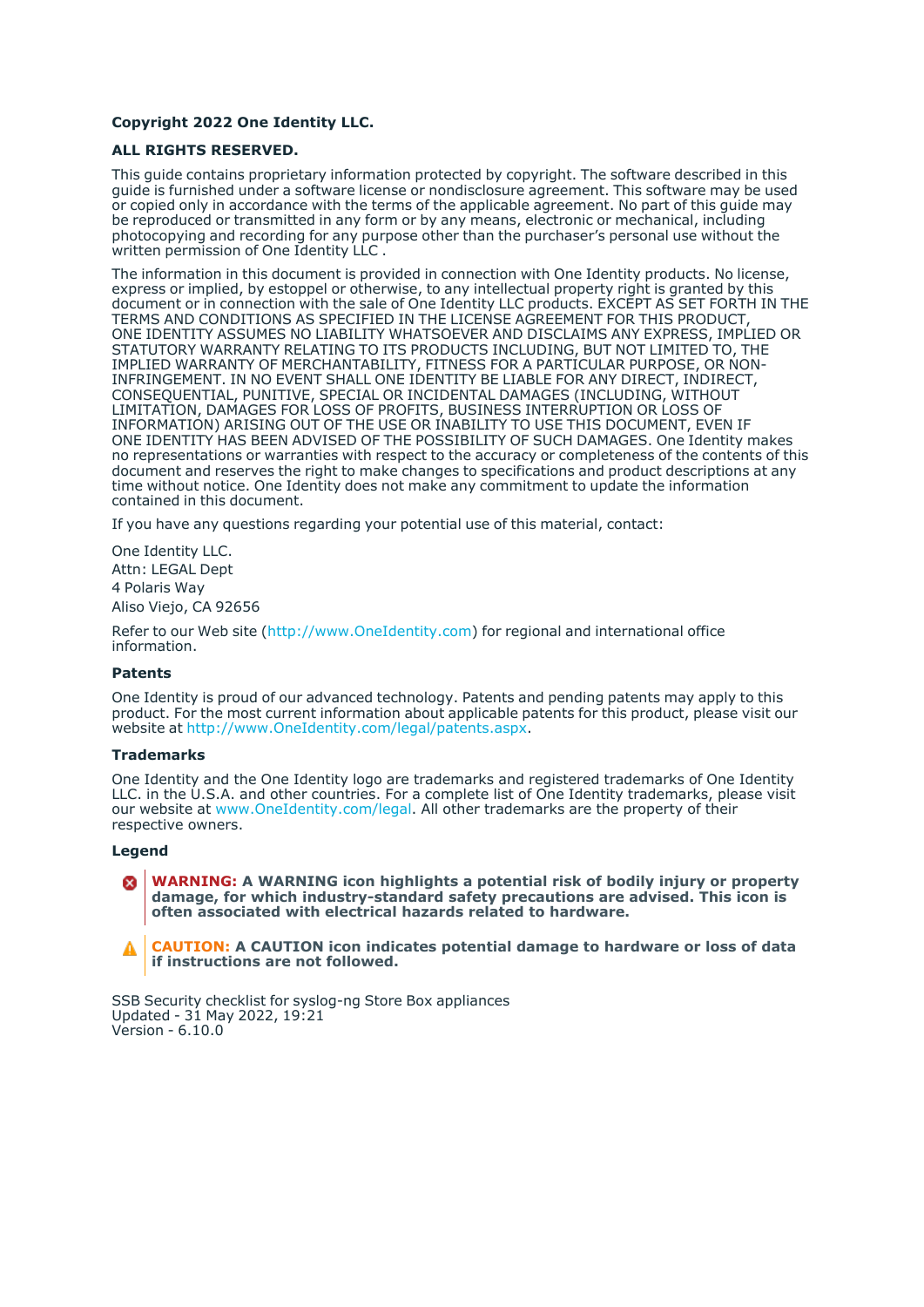## **Contents**

| Contacting us <b>Exercise 20</b> and 20 and 20 and 20 and 20 and 20 and 20 and 20 and 20 and 20 and 20 and 20 and 20 and 20 and 20 and 20 and 20 and 20 and 20 and 20 and 20 and 20 and 20 and 20 and 20 and 20 and 20 and 20 and 2 |  |
|-------------------------------------------------------------------------------------------------------------------------------------------------------------------------------------------------------------------------------------|--|
|                                                                                                                                                                                                                                     |  |

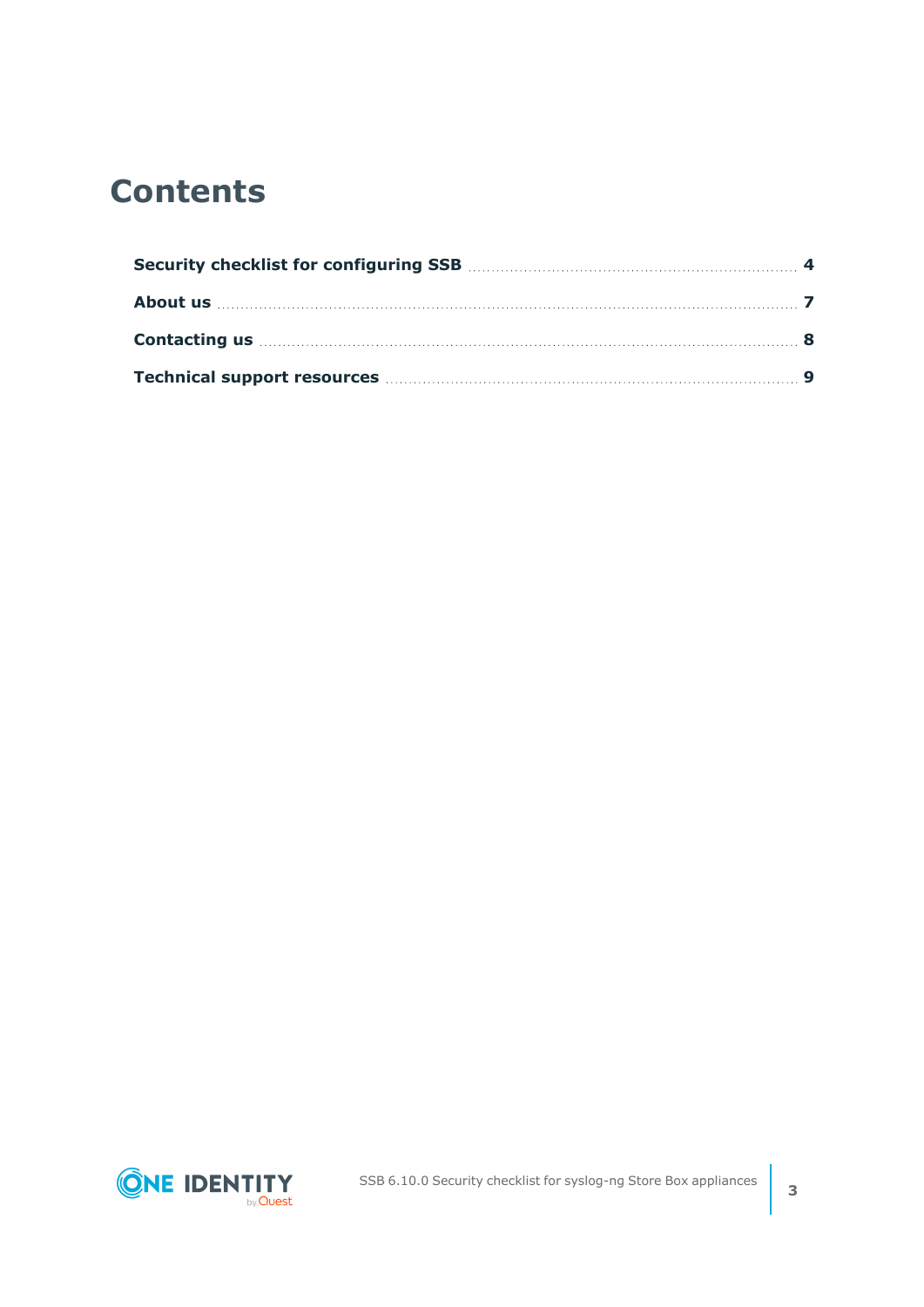## <span id="page-3-0"></span>**Security checklist for configuring SSB**

The following checklist is a set of recommendations and configuration best practices to ensure that your syslog-ng Store Box(SSB) is configured securely.

## **General security recommendations**

- As a general recommendation, use 2048-bit RSA keys (or stronger), AES-256-CBC cipher (or stronger), and SHA-256 hash algorithm (or stronger). For more specific information, see the relevant sections of the [Administration](https://support.oneidentity.com/technical-documents/syslog-ng-store-box/6.10.0/administration-guide/) Guide.
- Use mutual authentication whenever possible, as detailed below, when configuring log sources, log destinations or LDAP user database.
- One Identity recommends that you generate certificates using your own public key infrastructure (PKI) solution and then upload them to SSB. Certificates generated by SSB cannot be revoked, therefore, they can become a security risk if compromised.
- When exporting the configuration of SSB, or creating configuration backups, always use encryption. Handle the exported data with care, as it contains sensitive information, including credentials. For more information on encrypting the configuration, see "Encrypting [configuration](https://support.oneidentity.com/technical-documents/syslog-ng-store-box/6.10.0/administration-guide/basic-settings/data-and-configuration-backups/encrypting-configuration-backups-with-gpg/) backups with GPG" in the [Administration](https://support.oneidentity.com/technical-documents/syslog-ng-store-box/6.10.0/administration-guide/basic-settings/data-and-configuration-backups/encrypting-configuration-backups-with-gpg/) Guide.
- Use every keypair or certificate only for one purpose. Do not reuse cryptographic keys or certificates, for example, do not use the same certificate for the SSB webserver and for encrypting logstores.
- For backward compatibility reasons, SSB does not enforce strict security configuration for backup, archive, and share - using SMB/CIFS and NFS - therefore, any security expectations need to be ensured by the joining peers and the underlying network architecture. For more information on backups and archiving, see ["Data](https://support.oneidentity.com/technical-documents/syslog-ng-store-box/6.10.0/administration-guide/basic-settings/data-and-configuration-backups/) and configuration backups" in the [Administration](https://support.oneidentity.com/technical-documents/syslog-ng-store-box/6.10.0/administration-guide/basic-settings/data-and-configuration-backups/) Guide and ["Archiving](https://support.oneidentity.com/technical-documents/syslog-ng-store-box/6.10.0/administration-guide/basic-settings/archiving-and-cleanup/) and cleanup" in the [Administration](https://support.oneidentity.com/technical-documents/syslog-ng-store-box/6.10.0/administration-guide/basic-settings/archiving-and-cleanup/) Guide.



**4**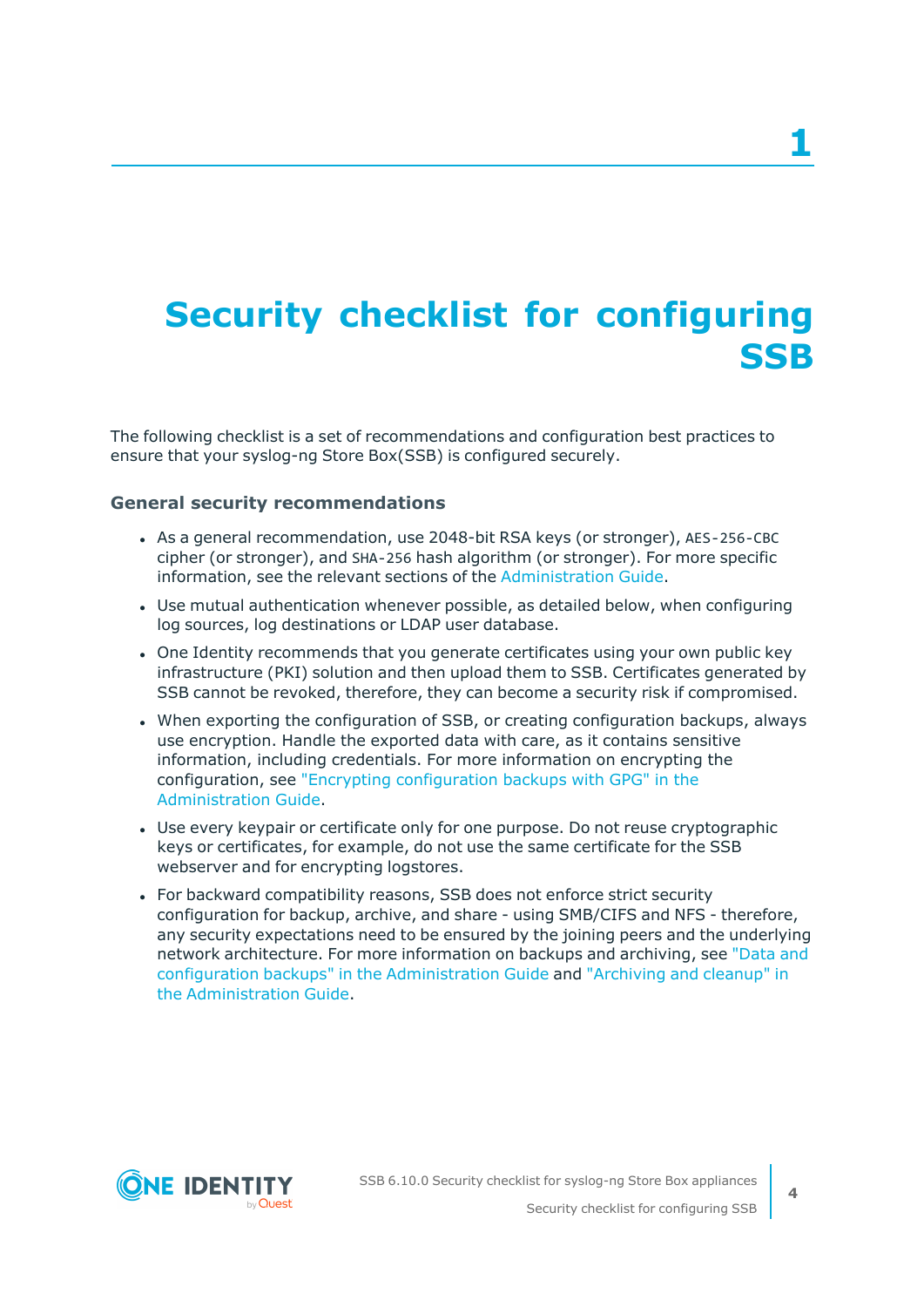## **Log traffic and storage specific security recommendations**

- <sup>l</sup> When creating logspaces on **Log > Logspaces**, use **LogStore** type rather than plain text files and apply encryption.
- When encrypting log files, One Identity recommends:
	- Using 2048-bit RSA keys (or stronger). For more information, see ["Creating](https://support.oneidentity.com/technical-documents/syslog-ng-store-box/6.10.0/administration-guide/storing-messages-on-ssb/using-logstores/creating-logstores/) logstores" in the [Administration](https://support.oneidentity.com/technical-documents/syslog-ng-store-box/6.10.0/administration-guide/storing-messages-on-ssb/using-logstores/creating-logstores/) Guide.
	- <sup>l</sup> Using AES-256-CBC cipher (or stronger) and SHA-256 hash algorithm (or stronger). For more information, see [Administration](https://support.oneidentity.com/technical-documents/syslog-ng-store-box/6.10.0/administration-guide//) Guide.
- One Identity recommends using User Temporary private key store for decrypting and viewing encrypted logs on the **Search > Logspaces** interface. Avoid using User Permanent private key store or shared decryption private key uploaded on the **Log > Logspaces** interface. For more information, see "Browsing encrypted [logspaces"](https://support.oneidentity.com/technical-documents/syslog-ng-store-box/6.10.0/administration-guide/searching-log-messages/browsing-encrypted-logspaces/) in the [Administration](https://support.oneidentity.com/technical-documents/syslog-ng-store-box/6.10.0/administration-guide/searching-log-messages/browsing-encrypted-logspaces/) Guide.
- For the Server certificate and the Time Stamping Authority (TSA) certificate, upload the private key as well. One Identity recommends using 2048-bit RSA keys (or stronger). These two certificates must be issued by the same Certificate Authority. For more information on uploading certificates and keys created with an external PKI, see "Uploading external certificates to SSB" in the [Administration](https://support.oneidentity.com/technical-documents/syslog-ng-store-box/6.10.0/administration-guide/managing-ssb/managing-the-certificates-used-on-ssb/uploading-external-certificates-to-ssb/) Guide.
- When granting user privileges, make sure that only the intended users can access logspaces.

By default, members of the search group can view the stored messages online. Use the *Access control* option to control which usergroups can access a logspace. For more information, see "Managing user rights and [usergroups"](https://support.oneidentity.com/technical-documents/syslog-ng-store-box/6.10.0/administration-guide/user-management-and-access-control/managing-user-rights-and-usergroups/) in the [Administration](https://support.oneidentity.com/technical-documents/syslog-ng-store-box/6.10.0/administration-guide/user-management-and-access-control/managing-user-rights-and-usergroups/) Guide.

- <sup>l</sup> Configure each logsource in SSB at **Log > Sources** as follows:
	- 1. For **Transport**, select **TLS**.
	- 2. For **Incoming log protocol and message format**, select **Syslog (IETFsyslog, RFC 5452)**.
	- 3. For **Peer verification**, select **Required-trusted**.
	- 4. For **Cipher suite**, select **Secure**.

By applying the **Secure** cipher suite, SSB will not allow permissive cipher suites to be used for remote connections.

- <sup>l</sup> If log messages must be forwarded outside the box, configure log destinations at **Log > Destinations** in a similar way as the logsources described above (Steps 1-4). Note that you cannot set cipher suites since the TLS server is the remote side (Step 5). For more information, see [Administration](https://support.oneidentity.com/technical-documents/syslog-ng-store-box/6.10.0/administration-guide//) Guide.
- Consider that connections for log source or destination types UDP, TCP, SOL, and SNMP are not encrypted. Even though ALTP is encrypted, it can still be compromised. For more information, see [Administration](https://support.oneidentity.com/technical-documents/syslog-ng-store-box/6.10.0/administration-guide//) Guide.
- <sup>l</sup> Enable flow-control to prevent message loss. For more information, see [Administration](https://support.oneidentity.com/technical-documents/syslog-ng-store-box/6.10.0/administration-guide//) Guide.

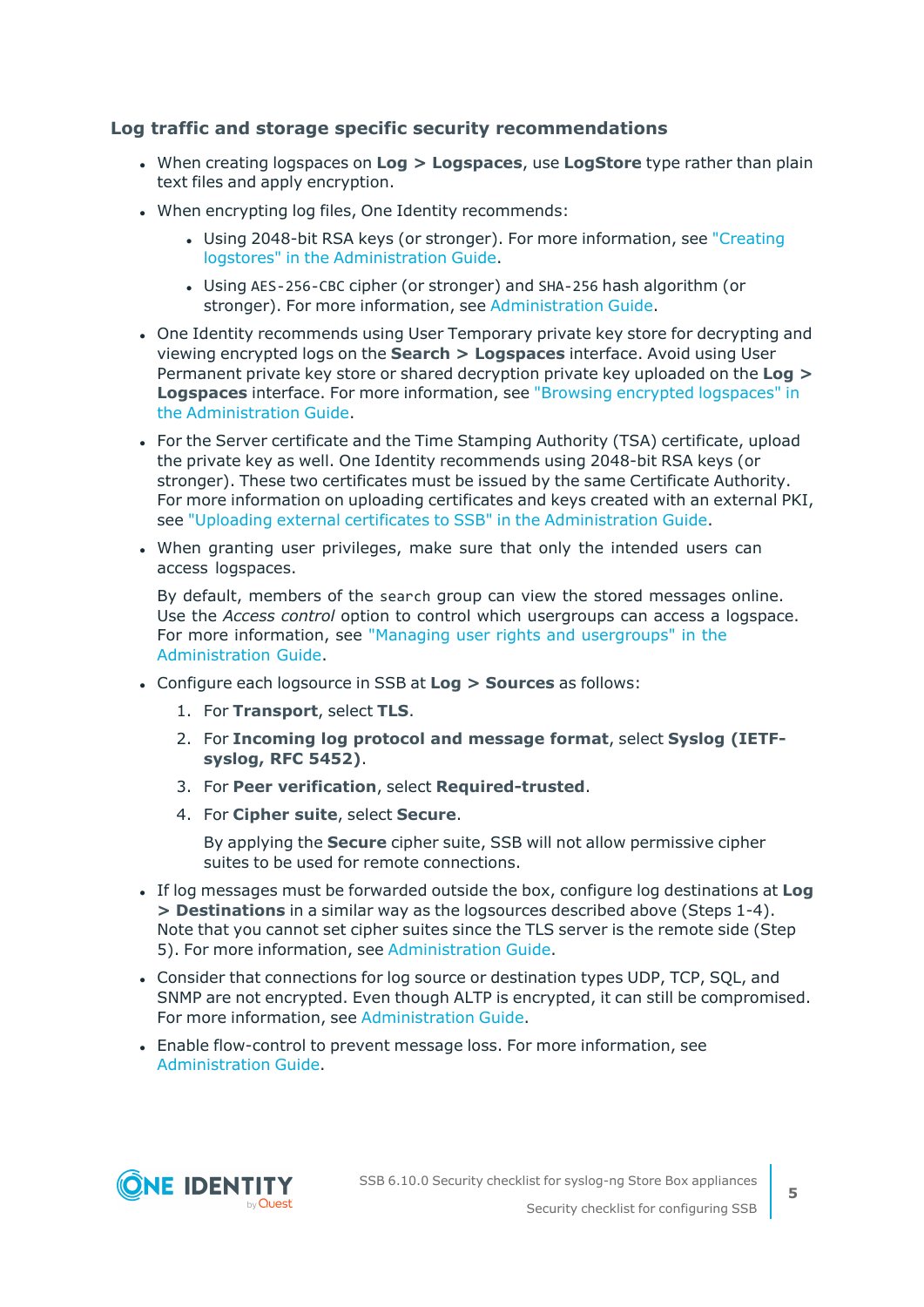## **Accessing SSB**

- <sup>l</sup> Disallow permissive cipher suites for HTTPS connections towards the SSB webserver. When configuring the cipher suite capability for HTTPS connections, use the **Secure** cipher suite set under **Basic Settings > Management > Web interface and RPC API settings > Cipher suite**. For more information, see "Web [interface](https://support.oneidentity.com/technical-documents/syslog-ng-store-box/6.10.0/administration-guide/basic-settings/the-structure-of-the-web-interface/web-interface-and-rpc-api-settings/) and RPC API settings" in the [Administration](https://support.oneidentity.com/technical-documents/syslog-ng-store-box/6.10.0/administration-guide/basic-settings/the-structure-of-the-web-interface/web-interface-and-rpc-api-settings/) Guide.
- Use strong passwords, which have at least 12 characters including lower case letters, upper case letters, numbers, and special characters. For local SSB users, set the password policy strength to strong on **AAA > Settings > Minimal password strength**. For more information, see "Setting [password](https://support.oneidentity.com/technical-documents/syslog-ng-store-box/6.10.0/administration-guide/user-management-and-access-control/setting-password-policies-for-local-users/) policies for local users" in the [Administration](https://support.oneidentity.com/technical-documents/syslog-ng-store-box/6.10.0/administration-guide/user-management-and-access-control/setting-password-policies-for-local-users/) Guide.
- Accessing the SSB host directly using SSH is not recommended or supported, except for troubleshooting purposes. In such case, the One Identity Support Team will give you exact instructions on what to do to solve the problem.

For security reasons, disable SSH access to SSB when it is not needed. For more information, see "Enabling SSH access to the SSB host" in the [Administration](https://support.oneidentity.com/technical-documents/syslog-ng-store-box/6.10.0/administration-guide/managing-ssb/accessing-the-ssb-console/enabling-ssh-access-to-the-ssb-host/) Guide.

- Permit administrative access to SSB only from trusted networks. If possible, log messages from clients and administrative access to the SSB web interface should be originated from separate networks.
- Configure SSB to send an alert if a user fails to login to SSB. For more information, see the **Login failed** alert in "System related traps" in the [Administration](https://support.oneidentity.com/technical-documents/syslog-ng-store-box/6.10.0/administration-guide/basic-settings/configuring-system-monitoring-on-ssb/system-related-traps/) Guide.
- <sup>l</sup> Configure **Disk space fill up prevention**, and configure SSB to send an alert if the free space on the disks of SSB is low. For more information, see ["Preventing](https://support.oneidentity.com/technical-documents/syslog-ng-store-box/6.10.0/administration-guide/basic-settings/configuring-system-monitoring-on-ssb/preventing-disk-space-fill-up/) disk space fill up" in the [Administration](https://support.oneidentity.com/technical-documents/syslog-ng-store-box/6.10.0/administration-guide/basic-settings/configuring-system-monitoring-on-ssb/preventing-disk-space-fill-up/) Guide.
- Prefer configuring SSB to use the local user database. If LDAP is needed, make sure to configure mutual authentication. For more information on local user management, see "Managing SSB users locally" in the [Administration](https://support.oneidentity.com/technical-documents/syslog-ng-store-box/6.10.0/administration-guide/user-management-and-access-control/managing-ssb-users-locally/) Guide.

## **Networking considerations**

- SSB stores sensitive data. Use a firewall and other appropriate controls to ensure that unauthorized connections cannot access it.
- If possible, enable management access to SSB only from trusted networks.
- Make sure that the HA interface of SSB is connected to a trusted network.
- Make sure that for the communication between the peer nodes, for example, log sending, log receiving, or webserver interface communication, you have the properly secure configuration as described above.

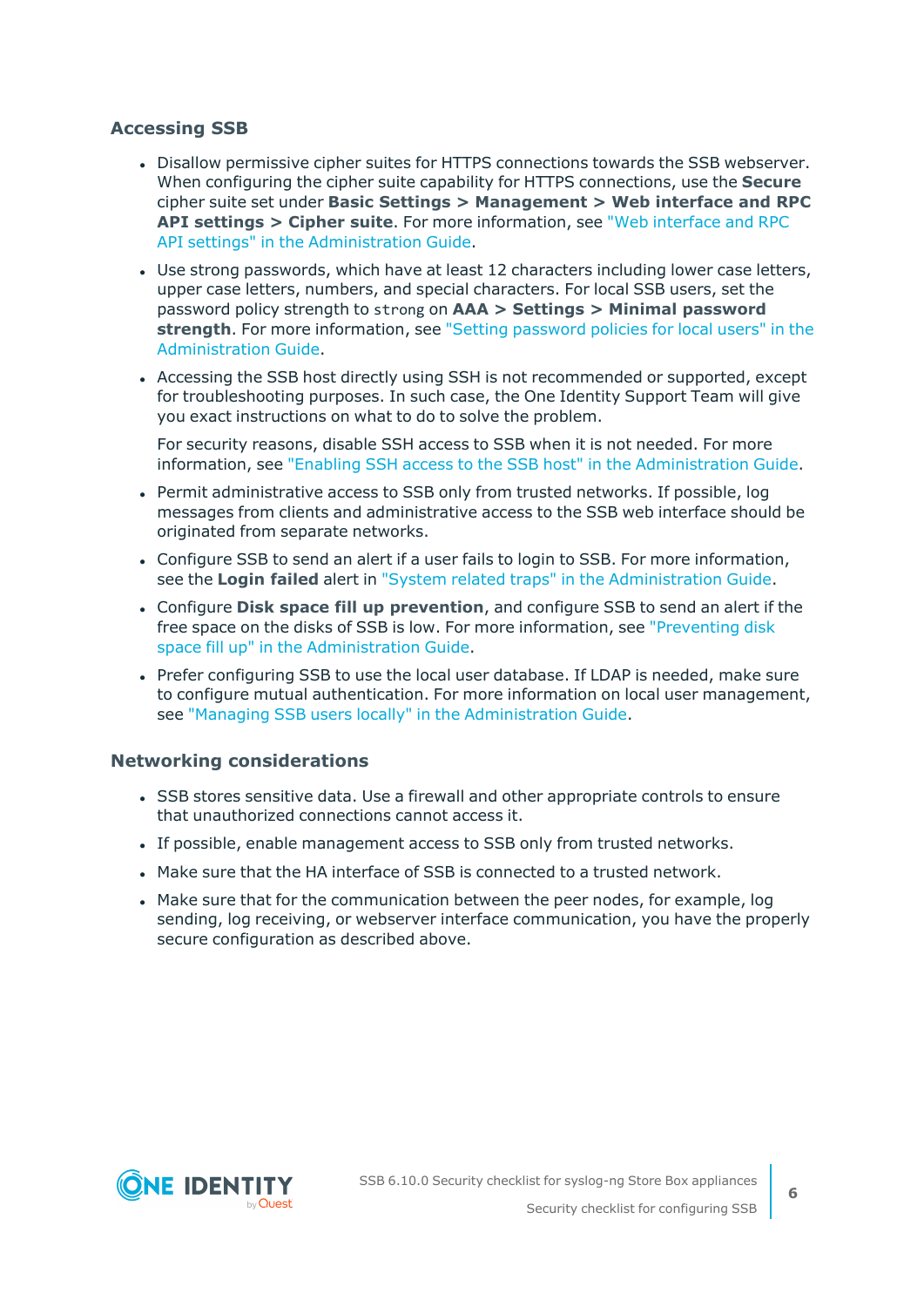<span id="page-6-0"></span>One Identity solutions eliminate the complexities and time-consuming processes often required to govern identities, manage privileged accounts and control access. Our solutions enhance business agility while addressing your IAM challenges with on-premises, cloud and hybrid environments.

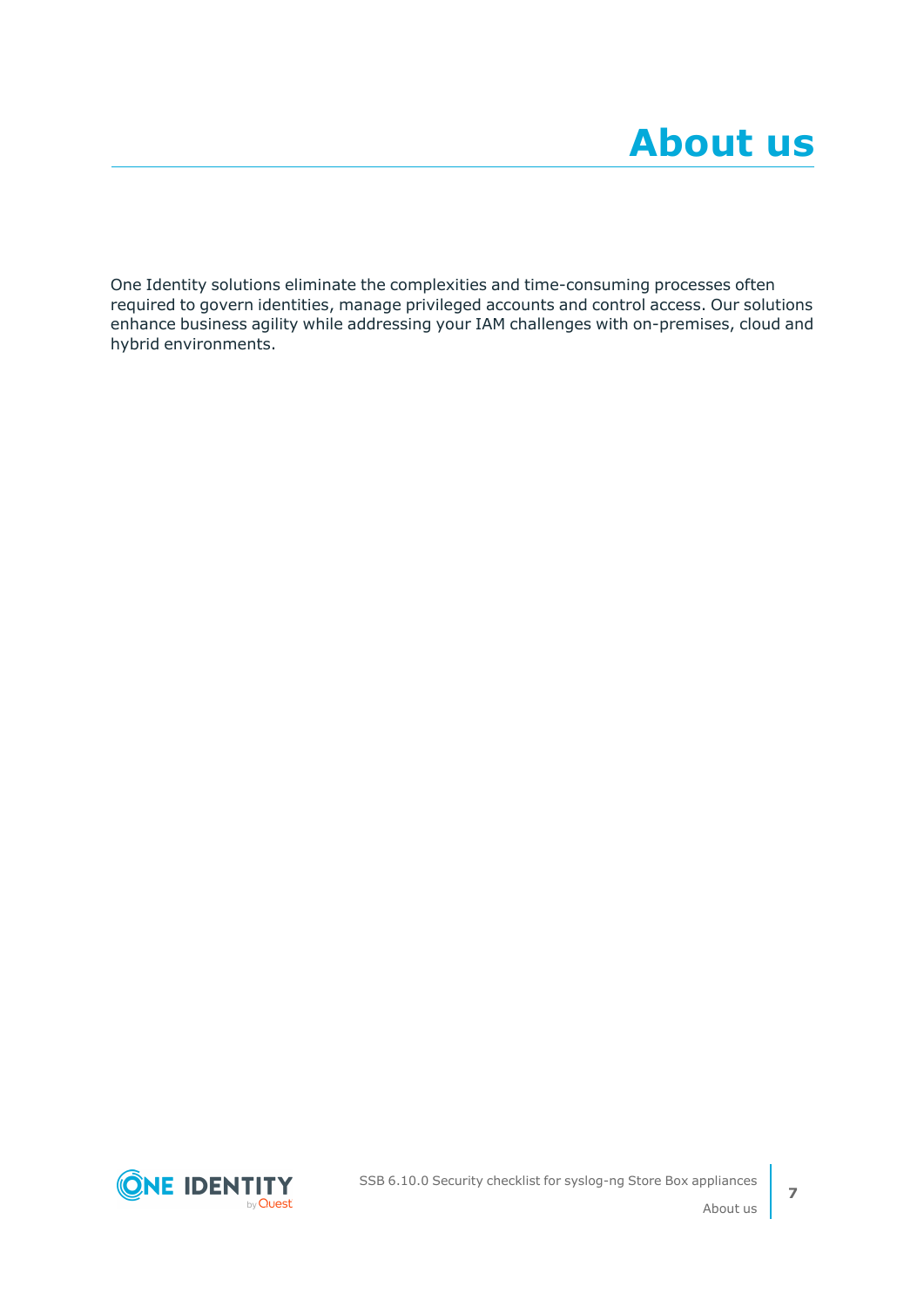# **Contacting us**

<span id="page-7-0"></span>For sales and other inquiries, such as licensing, support, and renewals, visit [https://www.oneidentity.com/company/contact-us.aspx.](https://www.oneidentity.com/company/contact-us.aspx)

**ONE IDENTITY** by **Quest**